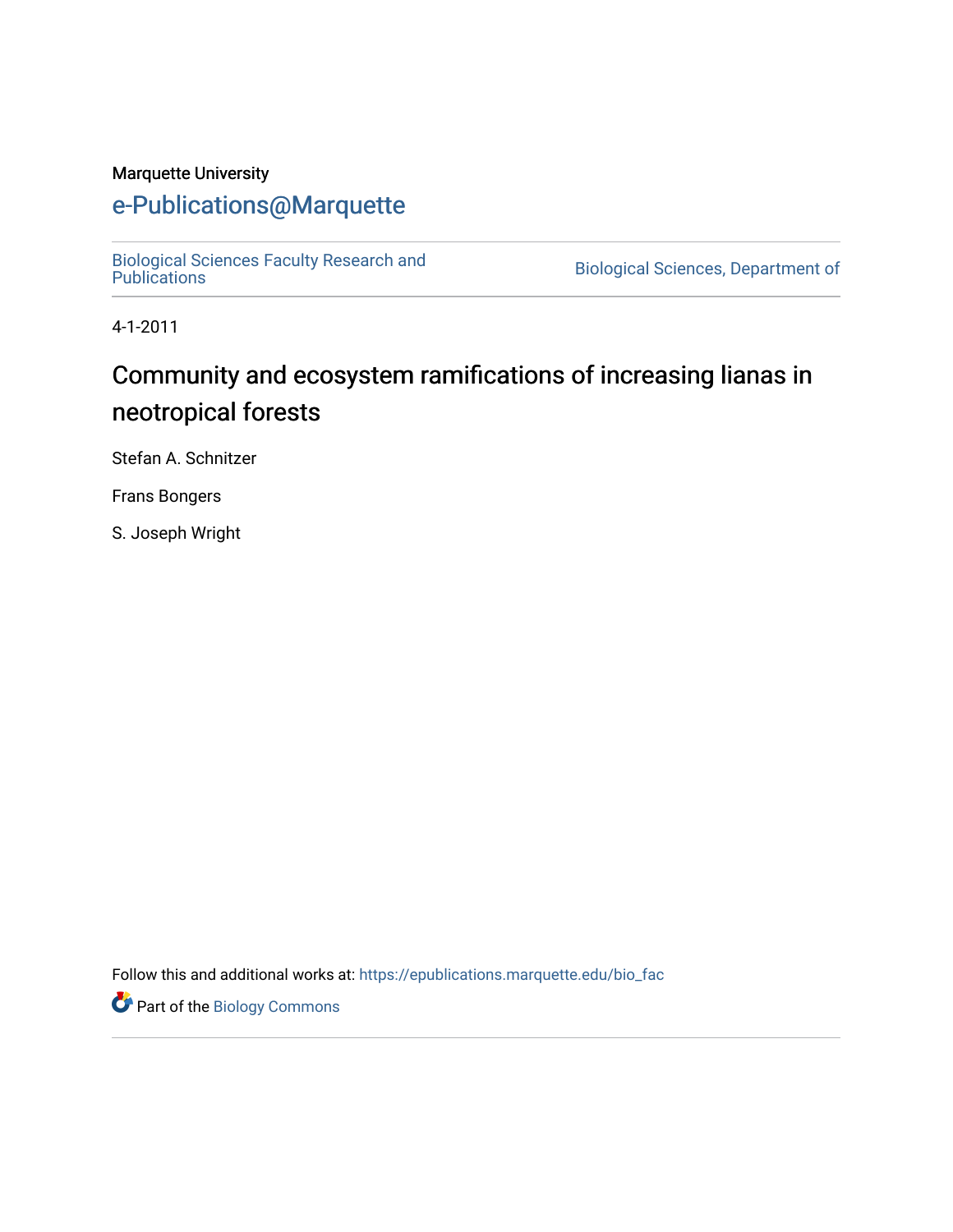**Marquette University**

## **e-Publications@Marquette**

#### *Biology Faculty Research and Publications/College of Arts and Sciences*

*This paper is NOT THE PUBLISHED VERSION;* **but the author's final, peer-reviewed manuscript.** The published version may be accessed by following the link in the citation below.

*Plant Signaling & Behavior*, Vol. 6, No. 4 (April 1, 2011): 598-600. DOI. This article is © Taylor & Francis and permission has been granted for this version to appear in [e-Publications@Marquette.](http://epublications.marquette.edu/) Taylor & Francis does not grant permission for this article to be further copied/distributed or hosted elsewhere without the express permission from Taylor & Francis.

# Community and ecosystem ramifications of increasing lianas in neotropical forests

#### Stefan A. Schnitzer

University of Wisconsin-Milwaukee, Department of Biological Sciences; Milwaukee, Wisconsin USA Frans Bongers Wageningen University, Centre for Ecosystem Studies, Wageningen; The Netherlands S. Joseph Wright

Smithsonian Tropical Research Institute, Balboa; Republic of Panama

#### Abstract

Lianas (woody vines) are increasing in neotropical forests, representing one of the first large-scale structural changes documented for these important ecosystems. The potential ramifications of increasing lianas are huge, as lianas alter both tropical forest diversity and ecosystem functioning. At the community level, lianas affect tree species co-existence and diversity by competing more intensely with some tree species than others, and thus will likely alter tree species composition. At the ecosystem level, lianas affect forest carbon and nutrient storage and fluxes. A decrease in forest carbon storage and sequestration may be the most important ramification of liana increases. Lianas reduce tree growth and increase tree mortality – thus reducing forest-level carbon storage. The increase in lianas, which have much less wood than trees, compensates only partially for the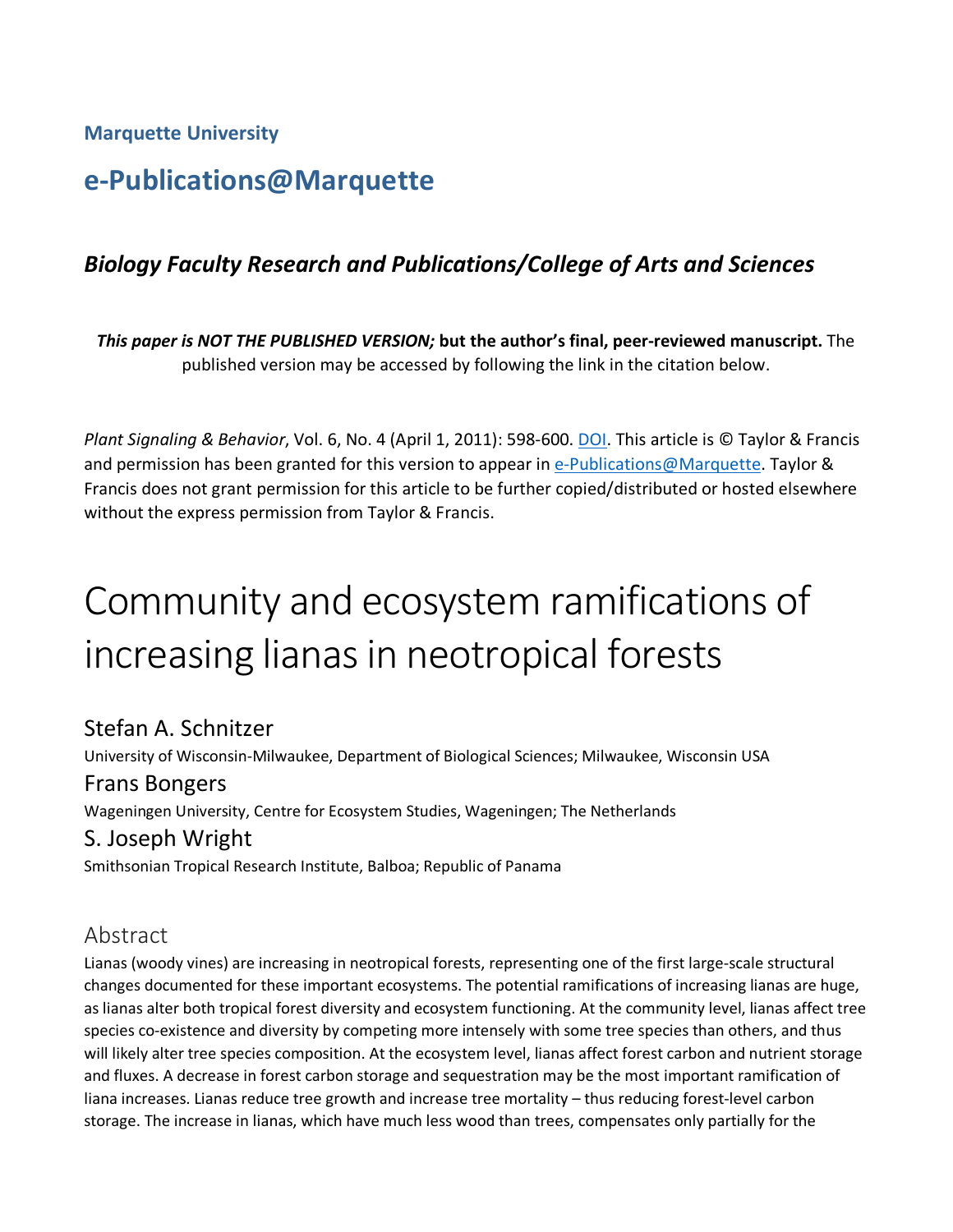amount of carbon lost in the displaced trees. Because tropical forests contribute approximately one-third of global terrestrial carbon stocks and net primary productivity, the effect of increasing lianas for tropical forest carbon cycles may have serious repercussions at the global scale.

This article refers to:

Tropical forests contain most of the earth's plant species and contribute more to carbon storage in the form of above ground biomass than any other terrestrial ecosystem. Temperate and boreal forests are changing rapidly in response to global anthropogenic drivers. Similar large-scale changes are now being detected in tropical forests. One of the largest contemporary changes in tropical forests is an increase in lianas (woody vines), $\frac{1}{2}$  which could have serious consequences for tree species diversity and composition, as well as the reducing capacity of tropical forests to store carbon. $1-3$  $1-3$ 

## Evidence for Neotropical Liana Increases

We conducted a comprehensive survey of all published literature with data on longterm changes in liana abundance, biomass and productivity.<sup>1</sup> Fourteen studies had long-term data on lianas: eight from the American tropics and subtropics (neotropics), two from Africa and four from North American and European temperate forests. All eight neotropical studies reported striking increases in liana abundance, biomass or productivity. For example, in a comprehensive survey of 58 forests from South and Central America, liana biomass nearly doubled relative to tree biomass over a 20-year period.<sup>3</sup> On Barro Colorado Island, Panama, liana productivity increased 40% relative to tree productivity over a 17-year period, $4$  the proportion of trees infested by lianas doubled over the past 40 years,<sup>5</sup> and the number of trees that were severely infested by lianas increased by 65% over a recent 11-year period[.5](https://www.ncbi.nlm.nih.gov/pmc/articles/PMC3142402/#R5) In central Amazonia, liana seedling recruitment increased by as much as 500% over a six-year period in the 1990s.<sup>6</sup> Combined, these eight studies provide strong support for the pattern of rapid increases in the importance of lianas in neotropical forests. $<sup>1</sup>$ </sup>

In contrast, the two African studies reported decreasing lianas and the temperate forests reported mixed results, with some forests increasing in lianas and other forests remaining the same. We did not find any longterm data from Asia or Australia. Consequently, more data from other regions of the world are necessary to allow us to evaluate global patterns of liana change.

#### Putative Mechanisms for Neotropical Liana Increases

A quantitative and mechanistic understanding of liana responses to changing environmental conditions will be essential to predict future changes in neotropical forests. Lianas may be increasing in the neotropics due to elevated forest disturbance, seasonal drought or atmospheric  $CO<sub>2</sub>$  concentrations, with these factors operating simultaneously and synergisticall[y.1](https://www.ncbi.nlm.nih.gov/pmc/articles/PMC3142402/#R1) Increased nitrogen deposition is an additional anthropogenic driver that might contribute to increasing liana importance, but was not addressed in the original paper.<sup>1</sup>Nitrogen deposition is increasing rapidly in the tropics<sup>7</sup> and might favor lianas for the same reasons that elevated atmospheric CO<sub>2</sub> concentrations might favor lianas. The leaves of lianas tend to be smaller and thinner and have higher levels of nitrogen, phosphorus and potassium per unit area than do the leaves of their host trees.<sup>8</sup> These leaf traits characterize phenotypically plastic species that are able to respond strongly to fertilization, be it through nutrient deposition or rising  $CO<sub>2</sub>$  concentrations, to achieve rapid growth rates.

#### Ramifications of Neotropical Liana Increases

Lianas are structural parasites of trees, using the tree architecture to climb to the forest canopy and deploy their leaves over those of their host tree. Lianas compete intensely with trees for both above- and below-ground resources and trees infested by lianas suffer substantial decreases in growth, fecundity and survival.<sup>5,9-[13](https://www.ncbi.nlm.nih.gov/pmc/articles/PMC3142402/#R13)</sup> An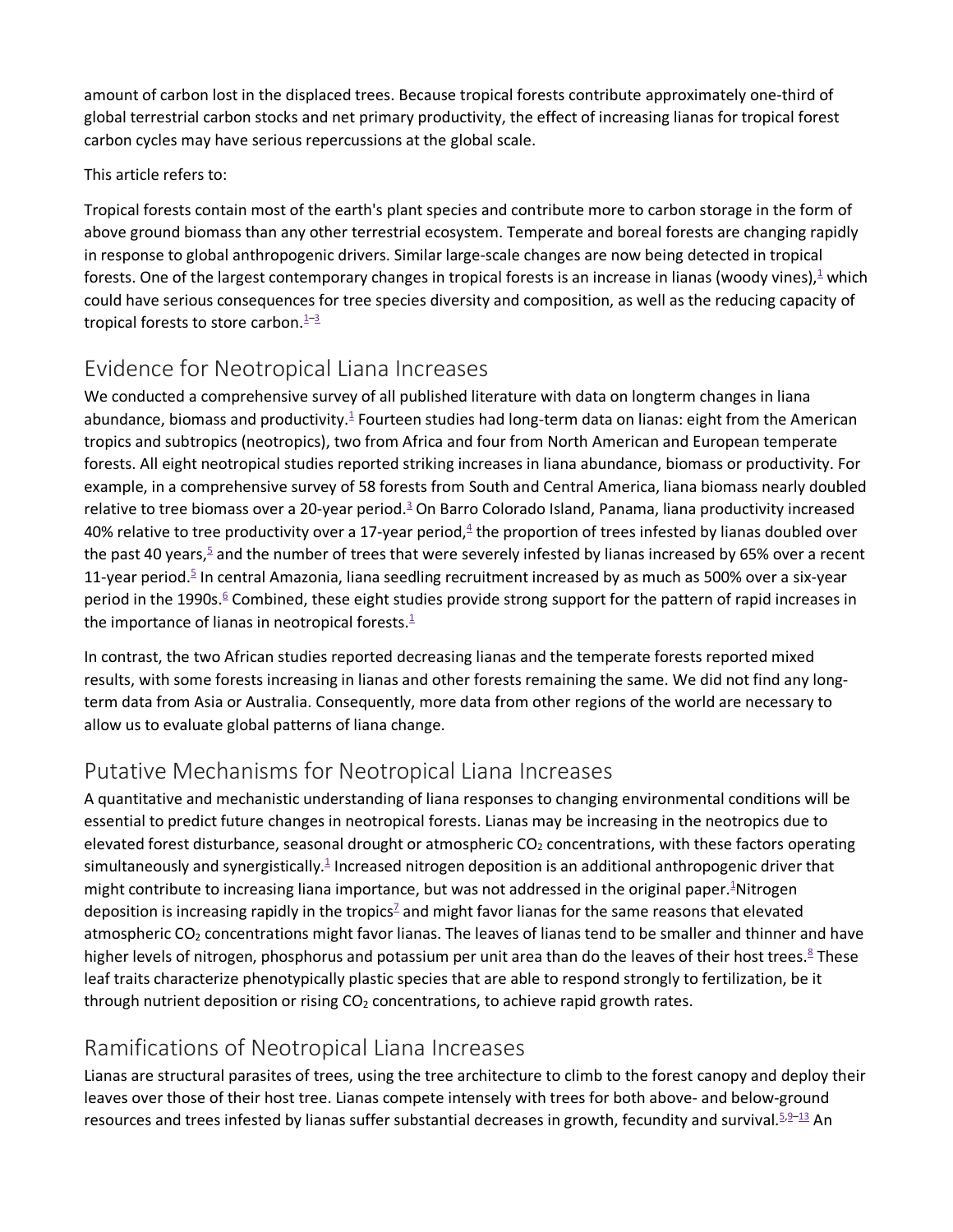increase in the abundance and biomass of lianas will result in a greater proportion of trees infested, and higher mean per-tree infestation. Indeed, this exact pattern recently has been reported for Barro Colorado Island, Panama.<sup>5</sup>

As liana infestation of trees increases, forest level above ground biomass (AGB) in tropical forests will decrease. Trees compose over 90% of the AGB in tropical forests, with lianas constituting a relatively small fraction (5– 10%). However, lianas have a disproportionately large effect on trees and relatively small lianas have the capacity to reduce the growth and survival of large trees that store large amounts of carbon. Integrated across the entire forest, lower rates of tree growth and survival will reduce forest-wide carbon storage. A recent correlative study showed that lianas reduced tree carbon gain by approximately 10% per year, but the liana biomass compensated for only 30% of the displaced tree biomass.<sup>13</sup> Other studies have shown that forest AGB is far lower in areas of high liana abundance. $14$  If lianas have a greater negative effect on trees with more dense wood, which has been reported previously in references  $1/2$  and  $1/3$ , then lianas could have an even larger effect on forest carbon storage and sequestration.

Lianas may also redistribute and homogenize soil nutrients throughout the forest. A single liana can extend through the canopies of many host trees, and lianas might homogenize soils and nutrient availability by taking up nutrients and depositing them as leaf litter a long distance from their roots.<sup>15</sup> Homogenization of soil conditions would reduce the potential for edaphic niche diversification and thus neutralize the edaphic specialization of tree species.

Increasing lianas may also alter tree community composition and relative species abundances, as well as reduce species diversity. By competing intensely with some tree species, $9$  lianas reduce the ability of those species to compete with trees of other species. Thus, lianas can influence which species can persist in the community and the relative abundance of those species. Lianas also contribute to recruitment limitation of many tree species by reducing seed production of their host trees<sup>12</sup> and by intense competition, which reduces the number of trees that recruit into the community. $9,10$  $9,10$ 

#### Determining the Mechanisms and Consequences of Liana Increases

The large increases observed in lianas will alter forest-level carbon and nutrient storage and fluxes, as well as tree species' relative abundance, but the extent to which forests will change is currently unknown. To address this issue, a mechanistic understanding of the drivers of increasing lianas is critical to develop models to predict future changes in liana abundance (reviewed in ref.  $^1$ [\)](https://www.ncbi.nlm.nih.gov/pmc/articles/PMC3142402/#R1). To determine the consequences of liana infestation in tropical forests, well-replicated experimental approaches across a range of liana infestation levels are necessary. Liana cutting experiments will allow us to quantify the effect of varying liana abundance and biomass on tree growth, fecundity and survival. By experimentally cutting lianas across a gradient of low to high liana biomass, one can determine the shape of the response of such parameters as forest carbon, soil nutrients and tree community composition to liana infestation. Areas with particularly high liana abundance are important because they may resemble forests of the future, and liana cutting in these areas will allow us to quantify how high liana abundance affects forest standlevel parameters. Liana augmentation studies will also provide valuable information on how stand-level parameters will change when lianas increase in abundance. Consequently, while the amount of change that increasing lianas will impose on forests is still uncertain, the striking pattern of increasing liana abundance, biomass and productivity in neotropical forests is now clear.

#### References

1. Schnitzer SA, Bongers F. Large-scale changes in tropical forests: emerging patterns and putative mechanisms. Ecol Lett. 2011;14:397–406.